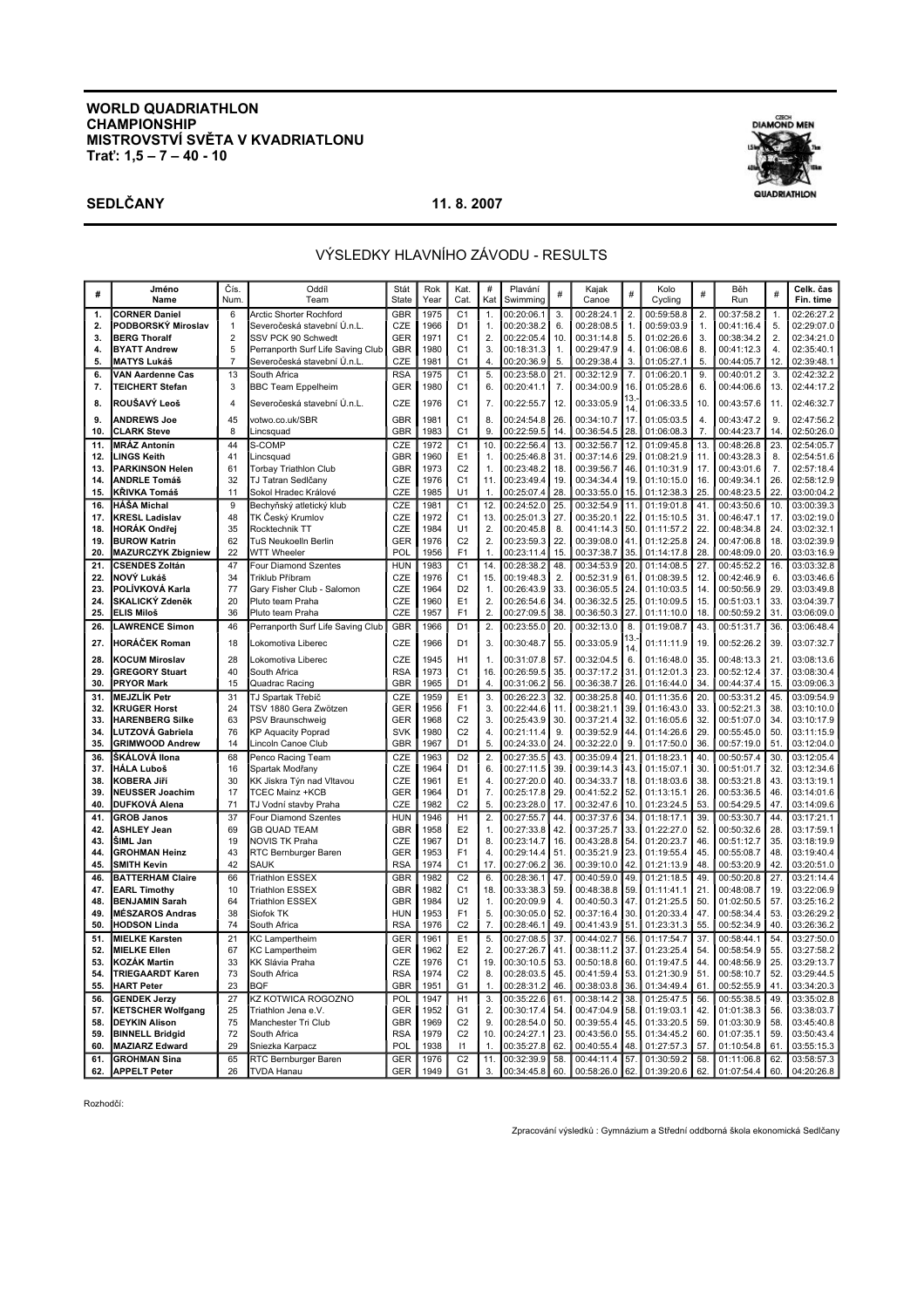# **WORLD QUADRIATHLON CHAMPIONSHIP** MISTROVSTVÍ SVĚTA V KVADRIATLONU<br>Trať: 1,5 – 7 – 40 - 10



# **SEDLČANY**

## 11.8.2007

# WOMEN - ŽENY

| #   | Jméno<br>Name             | Čís.<br>Num. | Oddíl<br>Team               | Stát<br>State | Rok<br>Year | Kat.<br>Cat.   | #<br>Kat       | Plavání<br>: Swimming        | #            | Kajak<br>Canoe    | #    | Kolo<br>Cycling | #   | Běh<br>Run       | $\#$           | Celk. čas<br>Fin. time |
|-----|---------------------------|--------------|-----------------------------|---------------|-------------|----------------|----------------|------------------------------|--------------|-------------------|------|-----------------|-----|------------------|----------------|------------------------|
|     | PARKINSON Helen           | 61           | Torbay Triathlon Club       | <b>GBR</b>    | 1973        | C <sub>2</sub> |                | 00:23:48.2                   |              | 00:39:56.7        | 10.  | 01:10:31.9      | 2   | 00:43:01.6       |                | 02:57:18.4             |
| 2.  | <b>BUROW Katrin</b>       | 62           | TuS Neukoelln Berlin        | <b>GER</b>    | 1976        | C <sub>2</sub> |                | 00:23:59.3                   | 5            | 00:39:08.0        |      | 01:12:25.8      | 3.  | 00:47:06.8       | $\overline{2}$ | 03:02:39.9             |
| 3.  | POLÍVKOVÁ Karla           | 77           | Gary Fisher Club - Salomon  | <b>CZE</b>    | 1964        | D <sub>2</sub> |                | 00:26:43.9                   | -8           | 00:36:05.5        |      | 01:10:03.5      |     | 00:50:56.9       | 5.             | 03:03:49.8             |
| 4.  | <b>HARENBERG Silke</b>    | 63           | PSV Braunschweig            | <b>GER</b>    | 1968        | C <sub>2</sub> | 3              | $00:25:43.9$ 7               |              | 00:37:21.4        |      | 01:16:05.6      | 5.  | 00:51:07.0       | 7.             | 03:10:17.9             |
| 5.  | <b>I</b> LUTZOVÁ Gabriela | 76           | <b>KP Aquacity Poprad</b>   | <b>SVK</b>    | 1980        | C <sub>2</sub> |                | 00:21:11.4                   |              | 00:39:52.9        |      | 01:14:26.6      | 4.  | 00:55:45.0   10. |                | 03:11:15.9             |
| 6.  | IŠKÁLOVÁ Ilona            | 68           | Penco Racing Team           | <b>CZE</b>    | 1963        | D <sub>2</sub> | $\overline{2}$ | 00:27:35.5                   | 11           | 00:35:09.4        |      | 01:18:23.1      | 6.  | 00:50:57.4       | 6.             | 03:12:05.4             |
| 7.  | <b>DUFKOVÁ Alena</b>      |              | TJ Vodní stavby Praha       | <b>CZE</b>    | 1982        | C <sub>2</sub> | 5              | 00:23:28.0                   |              | 00:32:47.6        |      | 01:23:24.5      | 11  | 00:54:29.5       | 9              | 03:14:09.6             |
| 8.  | <b>ASHLEY Jean</b>        | 69           | <b>GB OUAD TEAM</b>         | <b>GBR</b>    | 1958        | E <sub>2</sub> |                | 00:27:33.8                   | 10           | 00:37:25.7        | 5.   | 01:22:27.0      | 10. | 00:50:32.6       | $\overline{4}$ | 03:17:59.1             |
| 9.  | <b>BATTERHAM Claire</b>   | 66           | <b>Triathlon ESSEX</b>      | <b>GBR</b>    | 1982        | C <sub>2</sub> | 6.             | 00:28:36.1                   | 13           | 00:40:59.0        | 12.  | 01:21:18.5      |     | 00:50:20.8       | 3.             | 03:21:14.4             |
| 10. | <b>IBENJAMIN Sarah</b>    | 64           | Triathlon ESSEX             | <b>GBR</b>    | 1984        | U <sub>2</sub> |                | 00:20:09.9                   |              | $00:40:50.3$      |      | 01:21:25.5      | 8.  | 01:02:50.5       | 13.            | 03:25:16.2             |
| 11. | <b>IHODSON Linda</b>      | 74           | South Africa                | <b>RSA</b>    | 1976        | C <sub>2</sub> |                | 00:28:46.1                   | 14           | 00:41:43.9        | 13.  | 01:23:31.3      | 13. | 00:52:34.9       | 8.             | 03:26:36.2             |
| 12. | <b>MIELKE Ellen</b>       | 67           | <b>KC Lampertheim</b>       | <b>GER</b>    | 1962        | E <sub>2</sub> |                | 00:27:26.7                   | <sub>9</sub> | 00:38:11.2        | 6.   | 01:23:25.4      | 12. | 00:58:54.9       | 12.            | 03:27:58.2             |
| 13. | TRIEGAARDT Karen          | 73           | South Africa                | <b>RSA</b>    | 1974        | C <sub>2</sub> | 8.             | 00:28:03.5                   |              | 00:41:59.4        | 14.1 | 01:21:30.9      | 9.  | 00:58:10.7       |                | 03:29:44.5             |
| 14. | <b>DEYKIN Alison</b>      | 75           | Manchester Tri Club         | <b>GBR</b>    | 1969        | C <sub>2</sub> | 9              | 00:28:54.0                   | 15           | 00:39:55.4        |      | 01:33:20.5      | 15. | 01:03:30.9       | 14.            | 03:45:40.8             |
| 15. | <b>BINNELL Bridgid</b>    | 72           | <b>I</b> South Africa       | <b>RSA</b>    | 1979        | C <sub>2</sub> | 10.            | 100:24:27.1                  | 6            | 00:43:56.0        | 15.  | 01:34:45.2      | 16. | 01:07:35.1       | l 15.          | 03:50:43.4             |
| 16. | <b>IGROHMAN Sina</b>      | 65           | <b>RTC Bernburger Baren</b> | <b>GER</b>    | 1976        | C <sub>2</sub> | 11.            | $\big  00:32:39.9 \big  16.$ |              | $100:44:11.4$ 16. |      | 01:30:59.2      | 14. | 01:11:06.8 1 16. |                | 03:58:57.3             |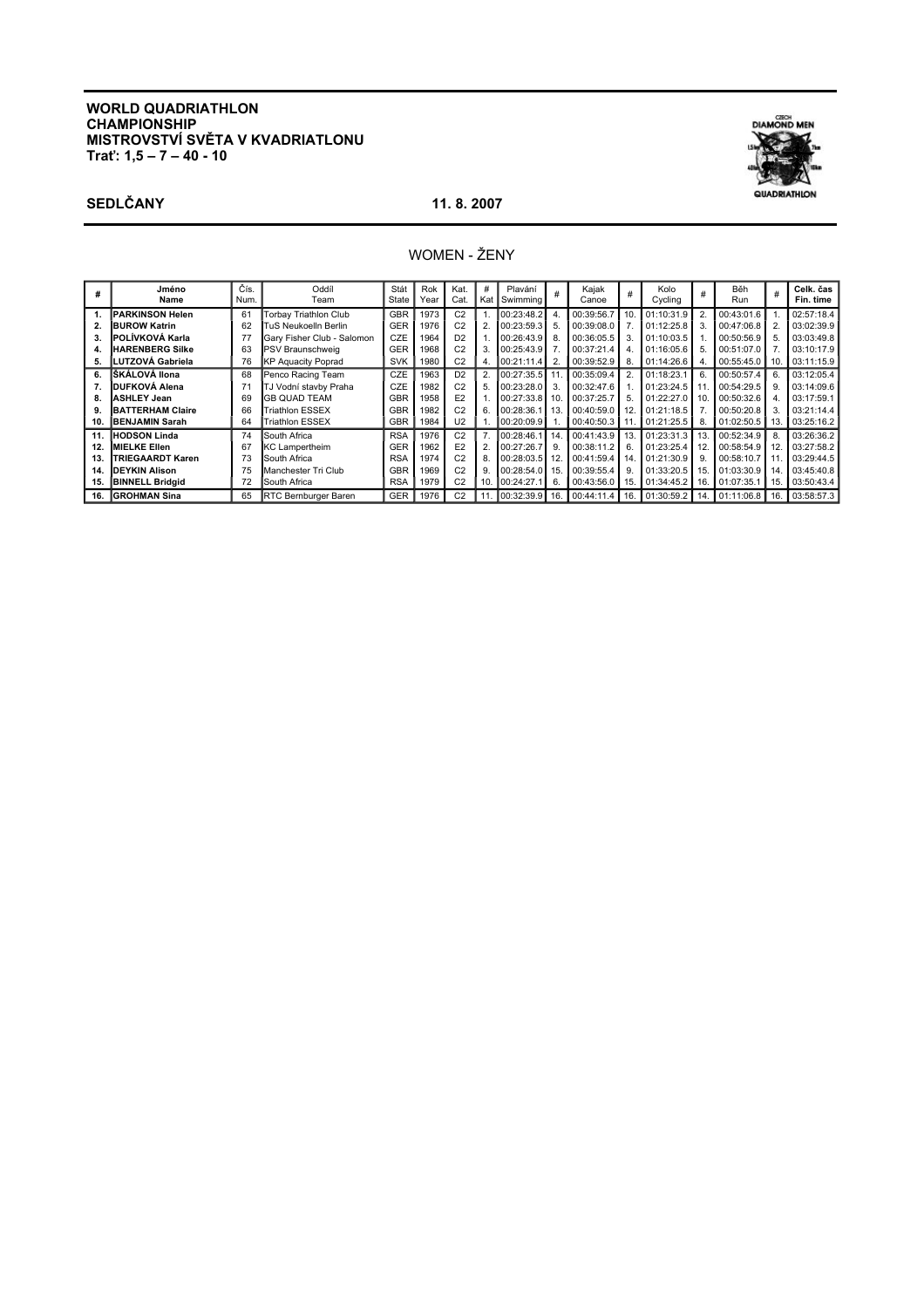# **Družstva**

# **Muži:**

|              |            | <b>CORNER Daniel</b>      |            |  |  |  |
|--------------|------------|---------------------------|------------|--|--|--|
| 1.           | <b>GBR</b> | <b>BYATT Andrew</b>       | 7:50:03,5  |  |  |  |
|              |            | <b>ANDREWS Joe</b>        |            |  |  |  |
|              |            | PODBORSKÝ Miroslav        |            |  |  |  |
| 2.           | CZE        | <b>MATYS Lukáš</b>        | 7:55:27,8  |  |  |  |
|              |            | ROUŠAVÝ Leoš              |            |  |  |  |
|              |            | <b>BERG Thoralf</b>       |            |  |  |  |
| 3.           | GER.       | <b>TEICHERT Stefan</b>    | 8:28:48,2  |  |  |  |
|              |            | <b>KRUGER Horst</b>       |            |  |  |  |
|              |            | <b>VAN Aardenne Cas</b>   |            |  |  |  |
| $\mathbf{4}$ | <b>RSA</b> | <b>GREGORY Stuart</b>     | 9:11:53,6  |  |  |  |
|              |            | <b>SMITH Kevin</b>        |            |  |  |  |
|              |            | <b>CSENDES Zoltán</b>     |            |  |  |  |
| 5.           | <b>HUN</b> | <b>GROB Janos</b>         | 9:47:23,1  |  |  |  |
|              |            | <b>MÉSZAROS Andras</b>    |            |  |  |  |
|              |            | <b>MAZURCZYK Zbigniew</b> |            |  |  |  |
| 6.           | POL        | <b>GENDEK Jerzy</b>       | 10:33:35,0 |  |  |  |
|              |            | <b>MAZIARZ Edward</b>     |            |  |  |  |

# **Ženy:**

|                |            | POLÍVKOVÁ Karla         |            |  |  |  |  |
|----------------|------------|-------------------------|------------|--|--|--|--|
| 1.             | CZE        | ŠKÁLOVÁ Ilona           | 9:30:04,8  |  |  |  |  |
|                |            | <b>DUFKOVÁ Alena</b>    |            |  |  |  |  |
|                |            | <b>PARKINSON Helen</b>  |            |  |  |  |  |
| 2 <sub>1</sub> | <b>GBR</b> | <b>ASHLEY Jean</b>      | 9:36:31.9  |  |  |  |  |
|                |            | <b>BATTERHAM Claire</b> |            |  |  |  |  |
|                |            | <b>BUROW Katrin</b>     |            |  |  |  |  |
| 3.             | <b>GER</b> | <b>HARENBERG Silke</b>  | 9:40:56,0  |  |  |  |  |
|                |            | <b>MIELKE Ellen</b>     |            |  |  |  |  |
|                |            | <b>HODSON Linda</b>     |            |  |  |  |  |
| 4.             | <b>RSA</b> | <b>TRIEGAARDT Karen</b> | 10:47:04,1 |  |  |  |  |
|                |            | <b>BINNELL Bridgid</b>  |            |  |  |  |  |

# **Dorost:**

|               |            | <b>HUBÁČEK Martin</b> |           |
|---------------|------------|-----------------------|-----------|
| 1.            | <b>SVK</b> | <b>BALLA Peter</b>    | 4:50:09,9 |
|               |            | LIPTÁK Jakub          |           |
|               |            | <b>SUSA Petr</b>      |           |
| $\mathcal{P}$ | CZE.       | <b>JUNEK Radim</b>    | 4:59:23.6 |
|               |            | <b>DURĎÁK Václav</b>  |           |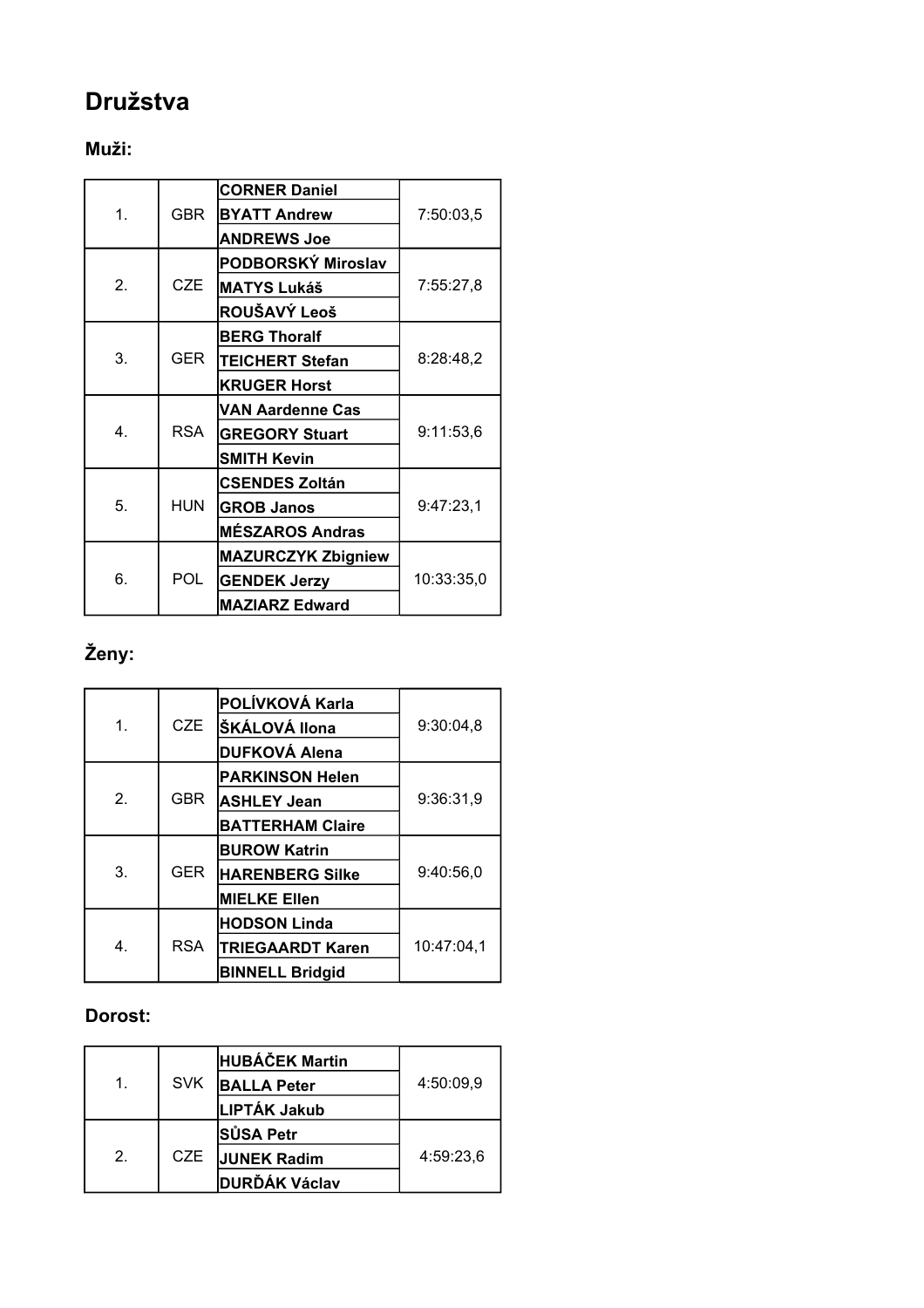### **WORLD QUADRIATHLON CHAMPIONSHIP MISTROVSTVÍ SVĚTA V KVADRIATLONU Trať: 0,75 – 5 – 20 - 5**

**SEDLČANY 11. 8. 2007** 

DIAMOND MEN QUADRIATHION

# JUNIORS, OPEN – DOROST, JUNIOŘI, KADETI, OPEN

| #   | Jméno<br>Name             | Čís.<br>Num. | Oddíl<br>Team         | Stát<br>State | Rok<br>Year | Kat.<br>Cat.   | #              | Plavání<br>Kat Swimming | #   | Kajak<br>Canoe | #   | Kolo<br>Cycling | #              | Běh<br>Run |                | Celk. čas<br>Fin. time |
|-----|---------------------------|--------------|-----------------------|---------------|-------------|----------------|----------------|-------------------------|-----|----------------|-----|-----------------|----------------|------------|----------------|------------------------|
| 1.  | HUBÁČEK Martin            | 86           | TJ Slávia ŠŠ Trenčín  | <b>SVK</b>    | 1989        | <b>B1</b>      |                | 00:11:10.0              |     | 00:28:29.8     | 10. | 00:31:10.3      |                | 00:19:33.2 |                | 01:30:23.3             |
| 2.  | <b>BALLA Peter</b>        | 87           | TJ Slávia ŠŠ Trenčín  | <b>SVK</b>    | 1988        | <b>B1</b>      |                | 00:12:08.3              |     | 00:29:56.7     | 12  | 00:32:58.2      | $\overline{2}$ | 00:22:38.0 | 6.             | 01:37:41.2             |
| 3.  | SŮSA Petr                 | 90           | TJ Tatran Sedlčany    | CZE           | 1990        | A <sub>1</sub> |                | 00:15:02.5              |     | 00:25:25.7     | 3.  | 00:33:22.1      | 3.             | 00:24:55.4 | 11             | 01:38:45.7             |
| 4.  | <b>JUNEK Radim</b>        | 83           | KK Jiskra týn n.Vlt.  | CZE           | 1992        | A <sub>1</sub> | $\overline{2}$ | 00:15:17.7              | 8   | 00:23:27.6     |     | 00:36:52.7      | 7.             | 00:23:23.5 | 9              | 01:39:01.5             |
| 5.  | IŽIŽKA Ondřei             | 105          | TK Vyšehrad           | CZE           | 1974        | C <sub>1</sub> |                | 00:14:02.3              | 5   | 00:27:32.5     | 6.  | 00:35:28.6      | 4.             | 00:22:27.2 | 5.             | 01:39:30.6             |
| 6.  | DURĎÁK Václav             | 89           | TJ Tatran Sedlčany    | CZE           | 1989        | <b>B1</b>      | 3.             | 00:14:48.2              |     | 00:27:45.6     | 8.  | 00:37:21.6      | 9.             | 00:21:41.0 | 3.             | 01:41:36.4             |
| 7.  | LIPTÁK Jakub              | 88           | TJ Slávia ŠŠ Trenčín  | <b>SVK</b>    | 1989        | <b>B1</b>      |                | 00:17:47.7 16           |     | 00:23:07.2     |     | 00:37:52.4      | 11             | 00:23:18.1 | 8.             | 01:42:05.4             |
| 8.  | <b>SKORKA Miroslav</b>    | 84           | TJ Slávia ŠŠ Trenčín  | <b>SVK</b>    | 1989        | <b>B1</b>      | 5              | 00:13:14.9              | 3   | 00:31:29.9     | 14. | 00:36:03.9      | 6.             | 00:24:36.2 | 10             | 01:45:24.9             |
| 9.  | MIŠÁK Milan               | 82           | Tragéd team           | CZE           | 1990        | A <sub>1</sub> | 3              | 00:16:27.8              |     | 00:30:38.7     | 13. | 00:38:22.5      | 13.            | 00:22:14.1 | 4              | 01:47:43.1             |
| 10. | SÜSA Jakub                | 91           | TJ Tatran Sedlčany    | <b>CZE</b>    | 1988        | <b>B1</b>      | 6.             | 00:16:25.4 11           |     | 00:29:00.4     |     | 00:39:18.0      | 14.            | 00:25:22.7 | 12.            | 01:50:06.5             |
| 11. | <b>KOMÁR Pavol</b>        | 85           | TJ Slávia ŠŠ Trenčín  | <b>SVK</b>    | 1989        | <b>B1</b>      |                | 00:13:57.3              |     | 00:34:04.1     | 21  | 00:37:04.2      | 8.             | 00:25:33.6 | 13             | 01:50:39.2             |
| 12. | MĚŠŤÁK Jan                | 101          | <b>KB Kapslovna</b>   | CZE           | 1977        | C <sub>1</sub> | 2              | 00:17:32.7 15           |     | 00:32:13.6     | 16. | 00:40:17.7      | 17             | 00:21:09.5 | $\overline{2}$ | 01:51:13.5             |
| 13. | <b>MEIXNER Miloslav</b>   | 39           | SK Vyhlídka Šternberk | CZE           | 1955        | F <sub>1</sub> |                | 00:16:36.3              | -13 | 00:33:37.2     | 20  | 00:35:34.4      | 5.             | 00:25:57.2 | 14             | 01:51:45.1             |
| 14. | MORAVČÍKOVÁ Barbora       | 92           | TJ Slávia ŠŠ Trenčín  | <b>SVK</b>    | 1990        | A2             |                | 00:15:20.7              | 9   | 00:25:35.5     |     | 00:42:30.7      | 20.            | 00:28:18.3 | 16             | 01:51:45.2             |
|     | 15. IPOLÍVKA Petr         | 100          | Sedlčanv              | <b>CZE</b>    | 1976        | C <sub>1</sub> | 3.             | 00:17:51.7              | -17 | 00:34:49.4     | 22. | 00:38:04.6      | 12.            | 00:23:10.5 | 7.             | 01:53:56.2             |
| 16. | GERČÁKOVÁ Daniela         | 93           | TJ Tatran Sedlčany    | CZE           | 1988        | <b>B2</b>      |                | 00:17:23.5              | 14  | 00:27:20.7     | 5.  | 00:40:36.7      | 18.            | 00:28:46.5 | 17             | 01:54:07.4             |
| 17. | LÖFFELMANN Antonín        | 104          | Vodní stavby Praha    | CZE           | 1948        | G <sub>1</sub> |                | 00:17:53.9              |     | 00:27:40.6     |     | 00:39:49.6      | 16.            | 00:30:11.3 | 20             | 01:55:35.4             |
| 18. | KARLÍK Tomáš              | 107          | TK Vyšehrad           | CZE           | 1940        | $\mathsf{I}$   |                | 00:20:15.9 20           |     | 00:31:33.6     | 15. | 00:37:34.0      | 10.            | 00:28:48.7 | 18             | 01:58:12.2             |
| 19. | <b>DUSIL Jan</b>          | 103          | TK Vyšehrad           | CZE           | 1950        | G <sub>1</sub> | $\overline{2}$ | 00:18:03.4 19           |     | 00:32:57.2     |     | 00:39:39.3      | 15             | 00:29:06.8 | 19             | 01:59:46.7             |
| 20. | <b>IKUBÍKOVÁ Kateřina</b> | 94           | KK Jiskra týn n.Vlt.  | <b>CZE</b>    | 1992        | A2             | 2.             | 100:15:22.2             | 10. | 00:28:18.0     | 9.  | 00:47:36.0      | 23.            | 00:32:40.6 | 21.            | 02:03:56.8             |
| 21. | <b>HRSTKA Miroslav</b>    | 102          | TJ Sokol Jesenice     | CZE           | 1946        | H1             |                | 00:24:51.4              |     | 00:33:07.6     | 18. | 00:42:00.3      | 19.            | 00:27:04.9 | 15             | 02:07:04.2             |
| 22. | BEDNÁŘ Jaroslav           | 108          | TK Vyšehrad           | CZE           | 1939        | $\mathsf{I}$   |                | 00:21:56.7              | 22  | 00:33:36.9     | 19. | 00:45:22.6      | 22             | 00:34:23.7 | 22             | 02:15:19.9             |
| 23. | <b>HRUBÝ JIří</b>         | 106          | TK Vyšehrad           | CZE           | 1942        | 11             | 3              | 00:25:19.3 24           |     | 00:37:23.2     | 24  | 00:44:42.4      | 21             | 00:36:54.7 | 23             | 02:24:19.6             |
| 24. | <b>ITALICHOVÁ Martina</b> | 121          | <b>I</b> Praha        | CZE           | 1972        | C <sub>2</sub> |                | 00:21:49.0 21           |     | 00:35:51.5     | 23. | 00:51:35.5      | 24.            | 00:37:49.1 | 24.            | 02:27:05.1             |